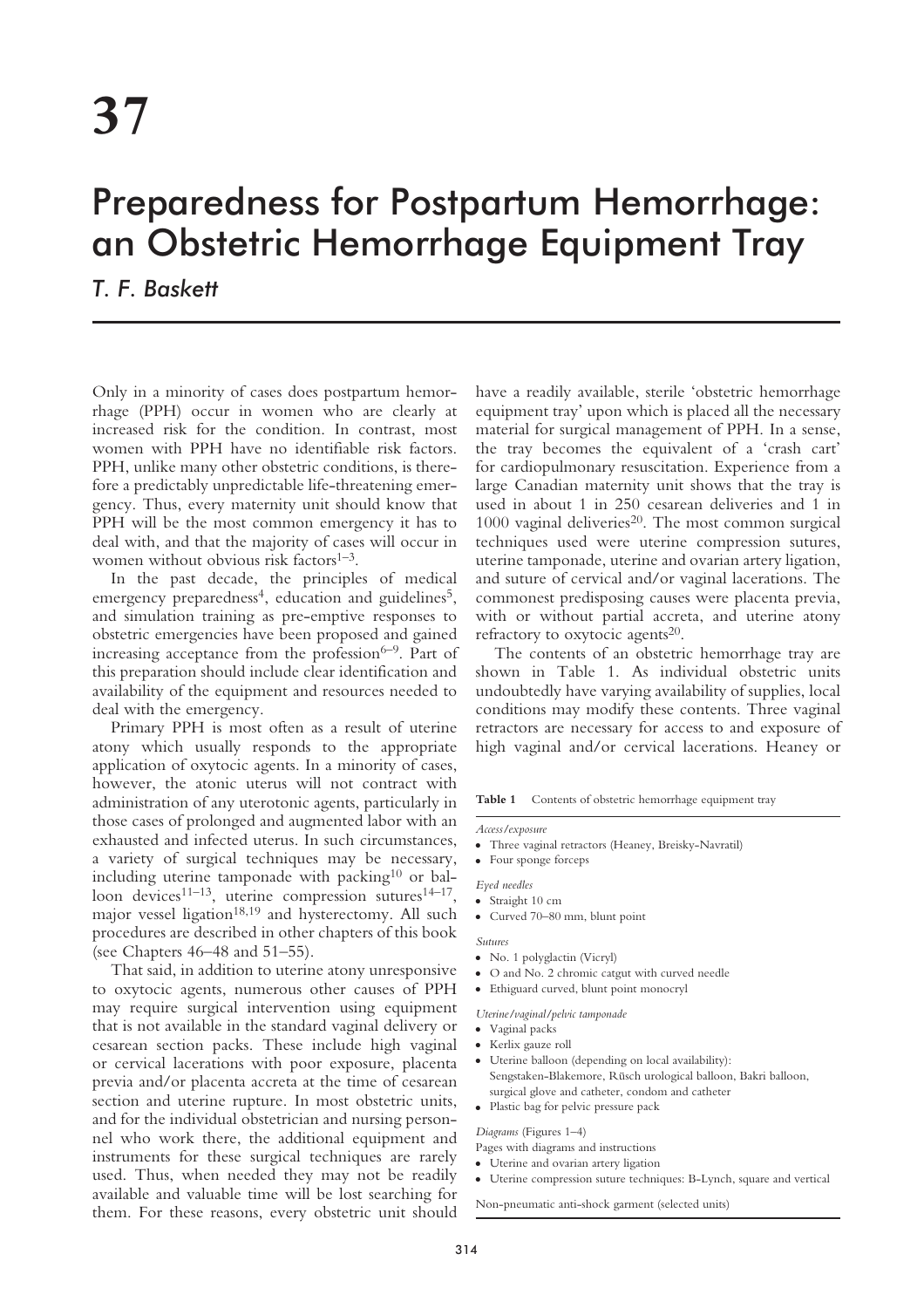

Figure 1 Uterine and ovarian artery ligation



**Figure 2** Uterine compression sutures: B-Lynch technique. p.v., per vagina



Figure 3 Uterine compression sutures: square. p.v., per vagina



**Figure 4** Uterine compression sutures: vertical. p.v., per vagina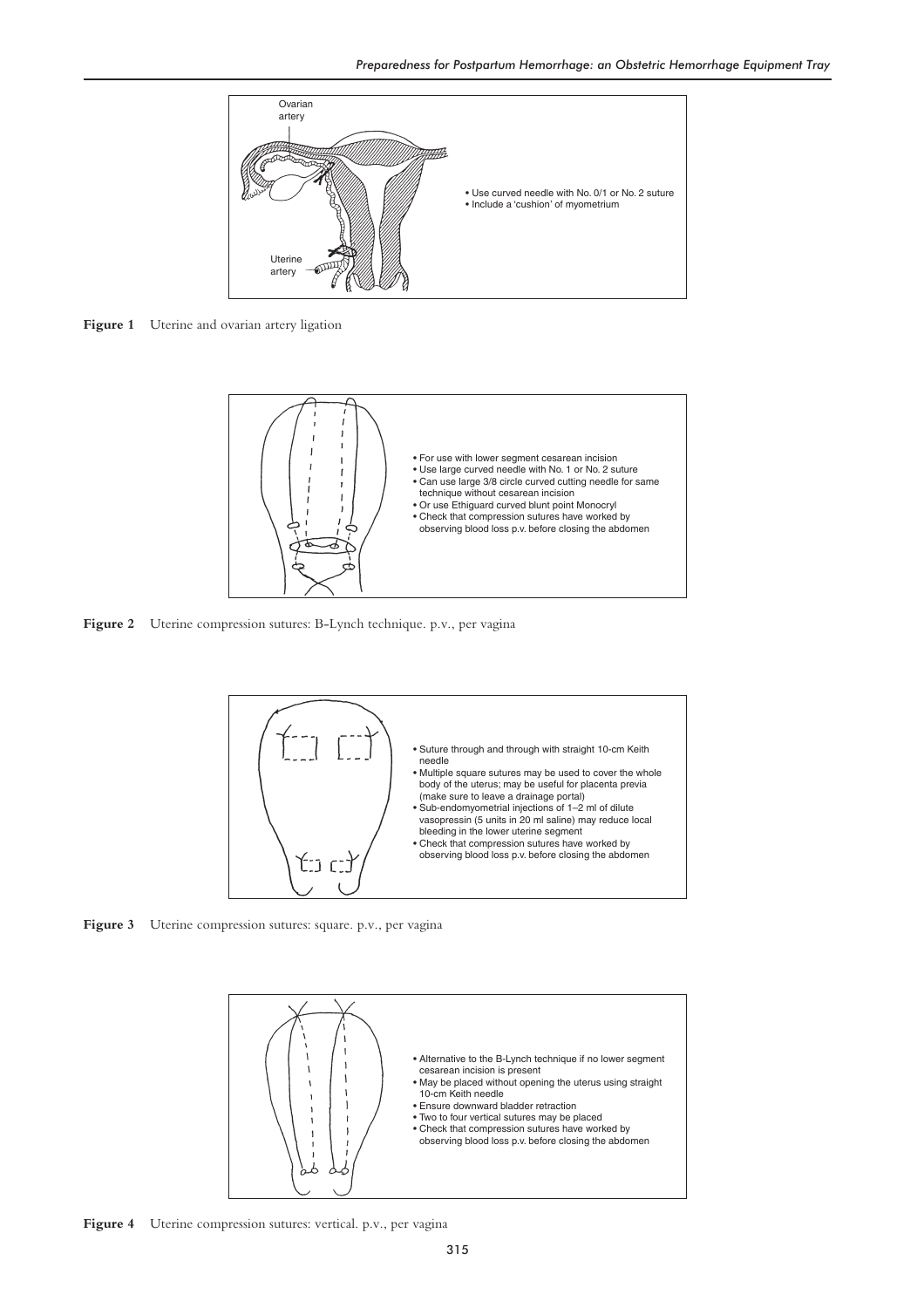Breisky-Navratil vaginal retractors are suitable for this purpose. Four sponge forceps are useful to identify and compress cervical lacerations, to provide compression to the edges of extensive vaginal lacerations, or to uterine edges at the time of laparotomy for uterine rupture. Standard packaged suture material often contains needles that are too small for the placement of uterine compression sutures. Thus, two-eyed needles, preferably blunt point, one straight 10 cm and one 70–80 mm curved, are advisable. A number of standard sutures should be included: No. 1 polyglactin (Vicryl) has a small needle but the Vicryl can be cut off and inserted into the eyed needles. For the full B-Lynch compression suture, two of the standard suture lengths of Vicryl may need to be tied together. If available, Ethiguard poliglecaprone (Monocryl) on a curved blunt point 90 mm needle is ideal for the B-Lynch compression suture<sup>21</sup>. The standard 0 and No. 2 chromic needles are suitable for uterine and ovarian artery ligation. For vertical uterine compression sutures and square uterine compression sutures, the straight 10-cm needle threaded with No. 1 Vicryl is appropriate.

Material and equipment for uterine and vaginal tamponade should be provided. For vaginal tamponade, which may be necessary to prevent hematoma formation following suture of extensive vaginal lacerations, standard vaginal packing should suffice, although it may be necessary to tie more than one of these packs together. For packing the uterine cavity, standard vaginal packing tied together can be adequate, but the ideal is the Kerlix gauze roll which has a thicker six-ply gauze than the four-ply of the usual vaginal pack.

In recent years, balloon tamponade has been used for uterine atony unresponsive to oxytocic drugs following vaginal delivery. Originally, balloon devices that were available for other medical conditions, such as the Sengstaken-Blakemore<sup>11</sup> and Rusch<sup>13</sup> balloons, were adopted for uterine tamponade. In addition, the commercially available custom-made Bakri balloon, which is really just a large Foley-type catheter, has been widely adopted for this purpose. If it is not available, because of expense or other reasons, one can improvize using a surgical glove tied at the wrist around a plain urethral catheter which, when filled with water or saline, will mould to the contour of the uterus20. A condom has also been adapted for this purpose, using the same technique as the surgical glove22. Depending on local availability, one or more of these balloon tamponade kits should be provided on the tray.

Another worthwhile addition to the tray is the material to make the pelvic pressure pack23. This only requires a sterile plastic bag and a lot of Kerlix gauze roll. (You really can't have too much Kerlix gauze roll on the obstetric hemorrhage tray!) The details of how to use this pack and its application to provide tamponade to the bleeding pelvic basin following hysterectomy for obstetric hemorrhage is covered in Chapter 54.

Because uterine compression sutures and major vessel ligation will rarely be used by an individual obstetrician the techniques may be forgotten, it is therefore useful to have laminated diagrams which can be easily sterilized and included in the tray (Figures  $1-4$ )<sup>20</sup>.

In maternity units where only limited surgical procedures are available to stem the bleeding, transfer of the woman to a hospital with more sophisticated surgical and interventional radiological resources may be necessary. In such cases the non-pneumatic anti-shock garment (NASG) can have life-saving application24 and, as such, it should be kept beside the obstetric hemorrhage tray in selected units. The application of the NASG is covered in Chapter 39.

For PPH due to uterine atony refractory to oxytocic agents, or secondary to trauma of the genital tract, the rapid application of surgical techniques for hemostasis is essential to reduce or mitigate the need for blood transfusion, with its inherent potential morbidity. Often, hysterectomy is the final definitive treatment and may be necessary as a life-saving maneuver (see Chapter 55). However, in one hospital using an obstetric hemorrhage tray on nine occasions in 1 year, hysterectomy was avoided in all cases $20$ . Thus, if the instruments and equipment are readily available for the prompt application of alternative surgical methods, one is less likely to have to resort to hysterectomy with its attendant morbidity and fertility-ending implications.

# References

- 1. Baskett TF. Epidemiology of obstetric critical care. Best Pract Res Clin Obstet Gynaecol 2008;22:763–74
- 2. Cameron CA, Roberts CL, Olive EC, Ford JB, Fischer WE. Trends in postpartum haemorrhage. Aust NZ J Public Health 2006;30:151–6
- 3. Joseph KS, Rouleau J, Kramer MS, Young DC, Liston RM, Baskett TF. Investigation of an increase in postpartum haemorrhage in Canada. Br J Obstet Gynaecol 2007;114: 751–9
- 4. American College of Obstetricians and Gynecologists. Committee Opinion No.353. Medical emergency preparedness. Obstet Gynecol 2006;108:1597–99
- 5. Rizvi F, Mackay R, Barrett T, McKenna P, Geary M. Successful reduction of massive postpartum haemorrhage by use of guidelines and staff education. Br J Obstet Gynaecol 2004;10:495–8
- 6. Guise JM. Anticipating and responding to obstetric emergencies. Best Pract Res Clin Obstet Gynaecol 2007;21: 625–38
- 7. Upadhyay K, Scholefield H. Risk management and medicolegal issues related to postpartum haemorrhage. Best Pract Res Clin Obstet Gynaecol 2008;22:1149–69
- 8. Clark EA, Fischer J, Araleb J, Druzin M. Team training/ simulation. Clin Obstet Gynecol 2010;53:265–77
- 9. Ennen CS, Satin AJ. Training and assessment in obstetrics: the role of simulation. Best Pract Res Clin Obstet Gynaecol 2010;24:747–58
- 10. Maier RC. Control of postpartum hemorrhage with uterine packing. Am J Obstet Gynecol 1993;169:17-23
- 11. Chan C, Razyi K, Tham KA, Arulkumaran S. The use of the Sengstaken-Blakemore tube to control postpartum haemorrhage. Int J Gynaecol Obstet 1997;58:251–2